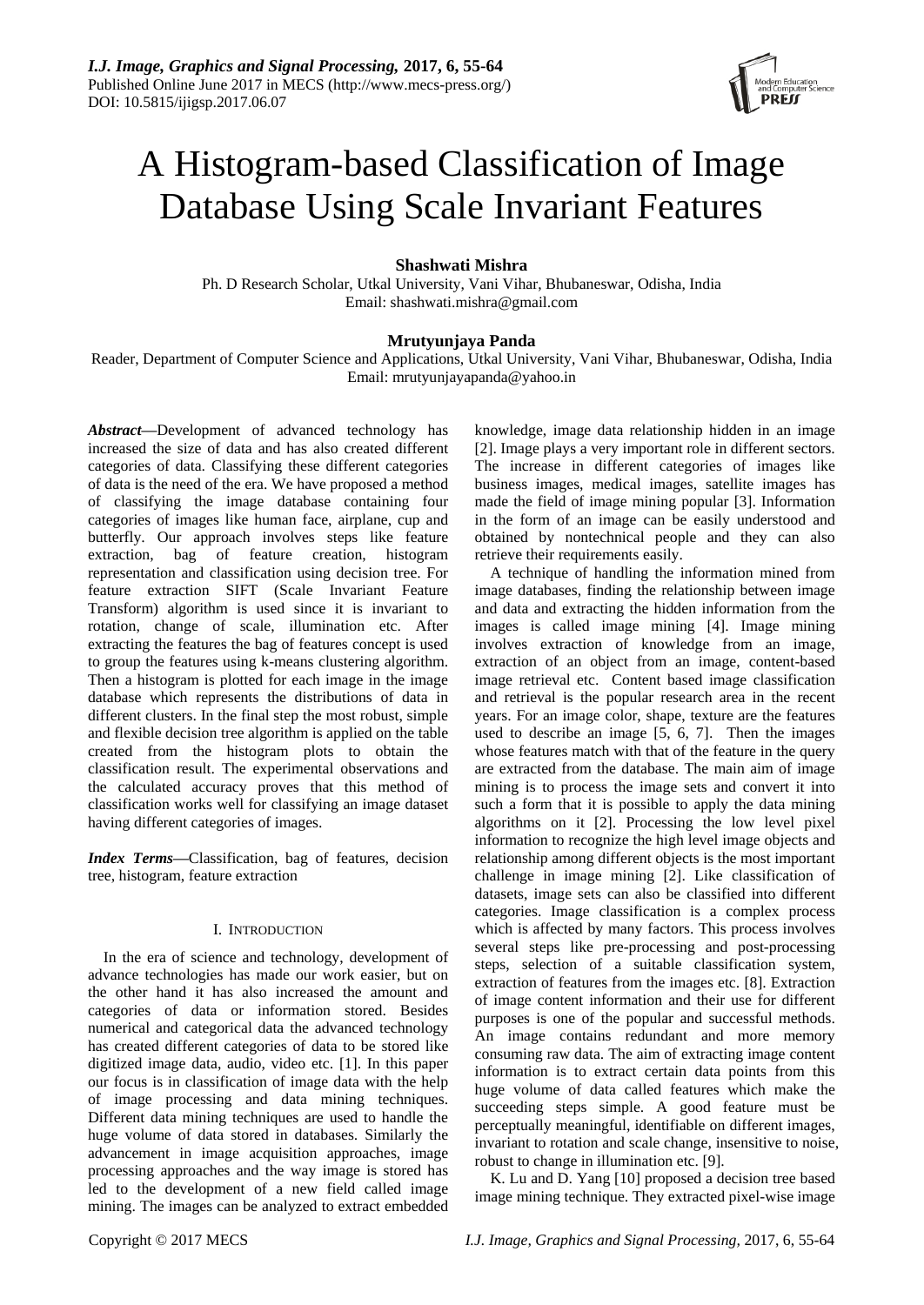features and created a database like table from it. They applied the data mining algorithm on this table. Their experimental observations prove that their model is very effective and efficient for image processing and image mining.

Batik images (a traditional fabric of Indonesia) were classified by extracting features using SIFT (Scale Invariant Feature Transform), constructing bag of features and using SVM (Support Vector Machine) for classification [11].

Classification of human faces and nonfaces was done using machine learning techniques. The classification accuracy was compared for classification methods like Bayes, Function, Lazy, Meta, Misc, Rules and Tree [12].

X. Bai and V. Cherkassky [13] proposed a method for gender classification of human faces which uses inference through contradictions. R. Zhang and Z. Zhang [14] developed a concept vector model based image classification method. An approach of classifying remote sensing images using decision tree was proposed by L. Jiang et al. [15] and A. P. Pooja et al. [16].

D. wilking and T. Rӧfer [17] presented the use of decision trees for recognizing a real time object. K. Stapor et al. [18] developed a method of automatic segmentation and classification of eye images using multilayer perceptron as the classification procedure.

M. P. Patil and S. R. Kolhe [19] proposed an automatic image annotation technique using decision trees and rough sets. Our aim is to develop a method which can accurately classify the images present in the image database.

This paper is organized as follows. Section 2 describes the steps like feature extraction using SIFT (scale Invariant Feature Transform), bag of features creation, histogram representation, classification using decision tree of our proposed method. Section 3 explains the environmental set up used for applying the proposed methodology. Section 4 contains the experimental observations along with the explanations and performance evaluation. The concluding remarks and future work are discussed in section 5.

#### II. PROPOSED METHODOLOGY

In this paper, our approach is to classify the images present in an image database into different categories. Starting from an initial set of different categories of images, feature extraction process derives informative and non-redundant values known as features. This process is also known as feature selection. These features make subsequent steps simple and help in better human interpretations. Feature extraction plays an important role in image processing, machine learning and pattern recognition. Different types of feature selection algorithms are there depending on the types of features to be extracted. In an image features may be low level features or features that are used to detect curvature, motion, shape of objects etc. SIFT (Scale Invariant Feature Transform) is one of the popular methods for low level feature selection.

Bag of features (BoF) model is the widely used model for image classification. A bag of visual words represents a vector of occurrence counts of a vocabulary of local image features. This model considers image features as words. To apply Bag of features model, first the features should be extracted from the images in the database. SIFT algorithm detects image features and represents each local patch as 128-dimensional numerical vectors. These vectors are known as feature descriptors which act as the input to the bag of features creation step. The aim is to create a visual vocabulary by clustering the features extracted from the images. For grouping the features according to their similarity we have applied K-means clustering algorithm. K-means is one of the simple unsupervised clustering method to generate clusters. We have also applied this algorithm to all the vectors generated in the first step. The centers of clusters formed are also called as the codewords. Similarly, the number of clusters represent the codebook size. Our second step is to create a dictionary of visual words.

The bag of features creation step maps each feature in the image to a codeword or cluster centers. Now the image can be represented as a histogram of codewords or clusters formed. This histogram of codewords or clusters formed represents the probability distribution of the codewords or features in different clusters. For this the frequency of occurrence of codewords in different range of values or the number of features present in different clusters are calculated. Our third step is to plot histogram for each image.

Finally the decision tree algorithm is applied which classifies the image present in the image set into different categories. The diagrammatic representation of the proposed approach is shown in fig. 1.



Fig.1. Proposed methodology.

# *A. Feature Extraction using SIFT (Scale Invariant Feature Transform)*

For any object interesting point on it can be extracted, which provides a feature description of the object. These feature descriptions can be used to locate the object in an image containing other objects. These features may be affected by several factors like changes in image scale, noise, illumination etc. SIFT (Scale Invariant Feature Transform) image features provide such a set of features, which are not affected by these factors.

The feature descriptions extracted from a training image can be used to identify the object when attempting to locate the object in the test image containing many other objects. To perform reliable recognition it is required the features extracted from training image be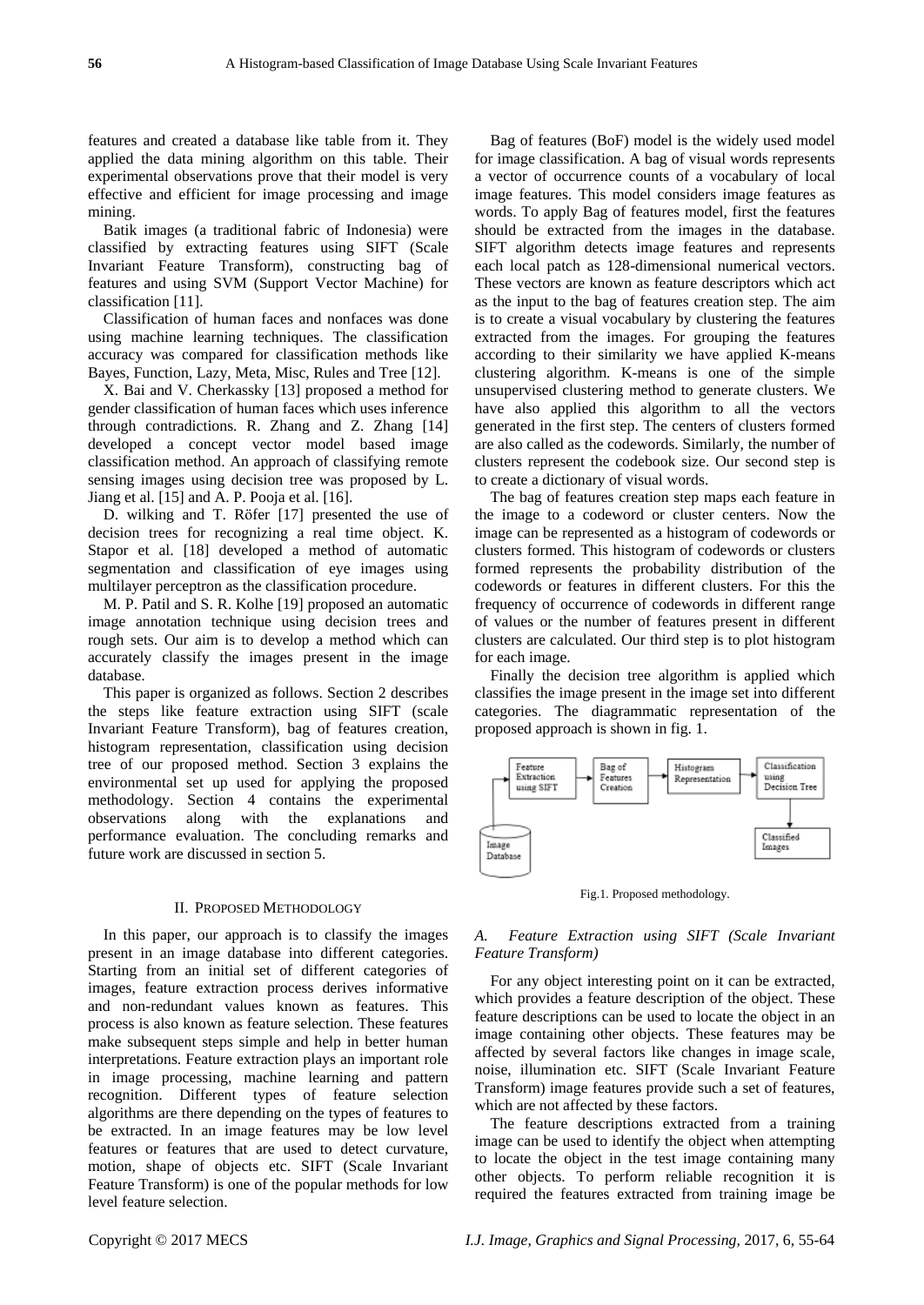detectible even changes in image scale, noise and illumination. Such points usually lie on high contrast regions of the image, such as object edges. Another important characteristic of these features is that the relative position in the original scene should not change from one image to another [20]. The feature points extracted using SIFT algorithm are invariant to image scale change and rotation, robust to 3D view point, affine distortion, presence of noise, change in illumination. detective two matrix in the specific internet in the specific detective the method internet channel and method internet channel and method internet channel and the computed internet in the computed internet in the compute

In computer vision SIFT (Scale Invariant Feature Transform) algorithm is used to extract local features from an image. This algorithm was published by David Lowe from UBC (University of British Columbia). Applications of this algorithm include object recognition, localization and mapping of robot, Panorama stitching, modeling recognition and tracking of 3D scene. For extracting these features the SIFT algorithm uses a four stage filtering approach [20].

## *1. Scale-Space Extrema Detection:-*

In this step, those locations and scales are identified that can be detected from different views of the same object. This can be achieved by using a "scale space" function, which is based on Gaussian function. The scale space is calculated by (1) for an image  $I(x, y)$ .

$$
L(x, y, \sigma) = G(x, y, \sigma)^* I(x, y)
$$
 (1)

Where,  $*$  is the convolution operator.

 $G(x, y, \sigma)$  is a variable-scale Gaussian and can be computed using (2).

$$
G(x, y, \sigma) = \frac{1}{2\prod \sigma^2} e^{-(x^2 + y^2)/2\sigma^2}
$$
 (2)

Then stable key-point locations in the scale-space are detected. Out of various techniques difference of Gaussians is one technique, which helps to find out scalespace extrema,  $D(x, y, \sigma)$ . The scale space extrema is calculated by finding the difference between two images, one image with scale  $k$  times the other image as in (3).

$$
D(x, y, \sigma) = L(x, y, k\sigma) - L(x, y, \sigma)
$$
 (3)

To detect the local maxima and minima of  $D(x, y, \sigma)$ each point is compared with its eight neighbors at the same scale, and its nine neighbors up and down one scale. To be an extrema this value should be either a maximum or minimum among all these points [20].

#### *2. Keypoint Localization:-*

The aim of this stage is to check the list of keypoints extracted for finding low contrast or poorly localized points on an edge. Then such points are eliminated to reduce the size of extracted keypoints. For achieving this goal Laplacian value for each keypoint (which are found in the previous stage) is calculated. So, using (4) the

$$
z = -\frac{\partial^2 D^{-1}}{\partial x^2} \frac{\partial D}{\partial x}
$$
 (4)

The function value z is compared with a threshold value. The point is excluded if this value is below the threshold value. Thus extrema with low contrast can be removed. In case of extrema based on poor localization, there may be a large principal curvature or a small curvature. Large principal curvature is found across the edge and curvature is small in the perpendicular direction in the difference of Gaussian function. The keypoint is rejected if this difference is below the ratio of largest to smallest eigenvector, from the 2x2 Hessian matrix at the location and scale of the keypoint [20].

#### *3. Orientation Assignment:-*

Considering the local image properties this step assigns a consistent orientation to the extracted keypoints. Then the keypoint descriptors can be represented relative to this orientation and invariance to rotation can be achieved. Initially a Gaussian smoothed image is created using the keypoints scale. Assuming *L* as the Gaussian smoothed image, gradient magnitude  $m$  and orientation  $\theta$  are

computed using (5) and (6) respectively.  
\n
$$
m(x, y) = \sqrt{(L(x+1, y) - L(x-1, y))^2 + (L(x, y+1) - L(x, y-1))^2}
$$
\n(5)

$$
\theta(x, y) = \tan^{-1}\left(\frac{L(x, y+1) - L(x, y-1)}{L(x+1, y) - L(x-1, y)}\right)
$$
(6)

Gradient orientations of sample points are represented in the form of an orientation histogram. The highest peak and the peaks within 80% height of the highest peak of this orientation histogram are extracted. These peaks can be used to create a keypoint with the calculated orientation. Some keypoints may have multiple orientations also. To interpolate the position of peaks, a parabola is fitted to the three histogram values closest to each peak [20].

## *4. Keypoint Descriptor:-*

To create keypoint descriptors local gradient data is also used. First to line up with the orientation of the keypoint, the gradient information is rotated. Then weighted by a Gaussian with a variance of 1.5 \* keypoint scale. A set of histograms over a window centered on the keypoint is created from this data.

Typically keypoint descriptors use a set of 16 histograms which are aligned in a 4 x 4 grid and each having 8 orientation bins. One orientation for each of the main compass directions and one orientation for each of the mid points of the main compass directions. Finally it creates a feature vector having 128 dimensions which are nothing but the SIFT (Scale Invariant Feature Transform) keys [20].

Advantages of using SIFT (Scale Invariant Feature Transform) algorithm are:-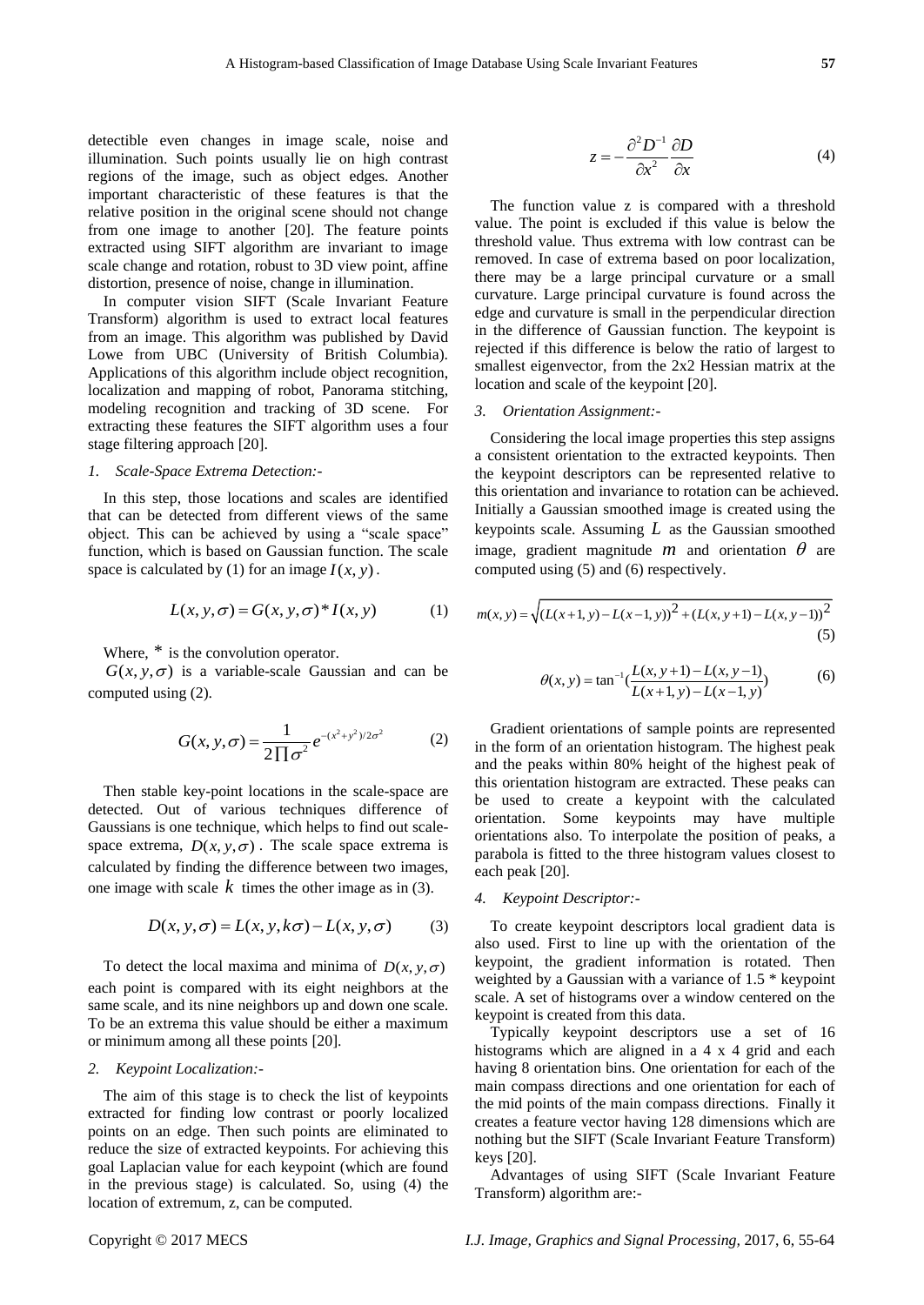- 1. Locality:-Features are local, so robust to occlusion and clutter.
- 2. Distinctiveness:-Individual features can be matched to large database of objects.
- 3. Quantity:-Many features can be generated for even small objects.
- 4. Efficiency:-Close to real-time performance.

# *B. Bag of Features Creation*

In this step the concept of bag of features is used for generating the codebook. Aim is to represent an image as orderless collection local features which are extracted in the previous step using SIFT (scale Invariant Feature Transform) algorithm. The name bag of features is used in case of images just like the bag of words representation is used for the text documents. The concept of bag of features for image representation can be explained in two ways. One approach is by comparing with the concept of bag of words representation and another is from a codebook perspective. Generally bag of words is used for textual documents and in this technique a document is converted to a normalized histogram considering the number of occurrences of words in the text document. All the words of the document are counted which may use a single term to represent the synonyms and may exclude non-informative words like 'the'. The text document is represented by a sparse vector. Each element of this vector is a term in the dictionary. The number of times that term appears in the document divide by the total number of dictionary words in the document represents the value of the element. Bag of words representation of a document is the term vector. In this term vector there is no ordering of words which is there in the original document. The concept of bag of features is similar to that of bag of words. The difference is only that here we consider the features extracted from the images. These features are grouped according to their similarity. Since no information is available regarding the similarity between the extracted features, generally unsupervised technique like clustering is used to group these features and create a discrete vocabulary from a large number of local features extracted from the images. These clustered features represent the visual vocabulary which acts as the dictionary and represent local areas of the image. So finally we can able to group features in such a way that each feature is assigned to its nearest cluster center. Each cluster represents a visual word. The quantized features extracted from the image are represented in the form of a normalized histogram which acts as the term vector [21].

In the second approach initially features are extracted from the images and then a visual codebook is generated using the concept of vector quantization [21]. A quantization technique that allows the modelling of probability density functions by the distribution of prototype vectors is nothing but the vector quantization technique. In this technique a large set of points (or vectors) is divided into groups having approximately equal number of points closest to them. The centroid of a group represents that group as in case of a clustering algorithm. So finally we will get a visual codebook where the image features are assigned to the nearest code in the codebook. Now the image is in the form of a set of codes and the histogram is plotted which represents these set of codes present in the codebook. The concept of normalized histogram of visual words and normalized histogram of codes is exactly same. We can conclude that a term vector in case of bag of features is a way of representing an image compactly discarding the large scale spatial information, the positions, change in orientations and scales of the extracted features.

For extracting a bag of visual features k-means algorithm is used on the extracted feature vectors in our proposed approach. In this paper dictionary size is assumed as 20. This means after applying k-means algorithm 20 mutually exclusive clusters can be obtained, where each cluster center represents a visual word. Then the extracted feature vectors of a particular image are assigned to the nearest cluster. The number of feature vectors assigned to a particular cluster represents the length of a histogram for a particular bin.

## K-means:-

K-means is a partitioning base clustering method. A partitioning based method partitions a dataset D of n objects into K partitions ( $k \le n$ ). Each partition represents a cluster. K-means algorithm partitions the set of input objects into k clusters in such a way that the intracluster similarity is high but the intercluster similarity is low. The mean value of the objects in a cluster is considered as the cluster similarity. This mean value represents the cluster's centroid or center of gravity [22].

# Algorithm:-

This algorithm takes as input the objects present in the dataset and the number of clusters to be created. Let d is a dataset having n number of objects and the number of clusters to be created is k. Finally this algorithm creates k number of clusters from the dataset d.

# Steps:

- 1. Randomly choose k objects from the given dataset d. These k objects act as the initial cluster centers.
- 2. Repeat the following steps until there is no change a. Find the mean value of the objects in the cluster.
	- b. Compare the value of the object with the calculated mean value, accordingly assign the object to the must similar cluster.
	- c. Recalculate the cluster means [22]

## *C. Histogram Representation*

Distribution of numerical data is represented graphically with the help of a histogram. It was first introduced by Karl Pearson. Histogram representation involves two steps.

1. The first step is to divide the range of values into a series of intervals. Each interval is a bin which is consecutive, non-overlapping, adjacent and of equal size.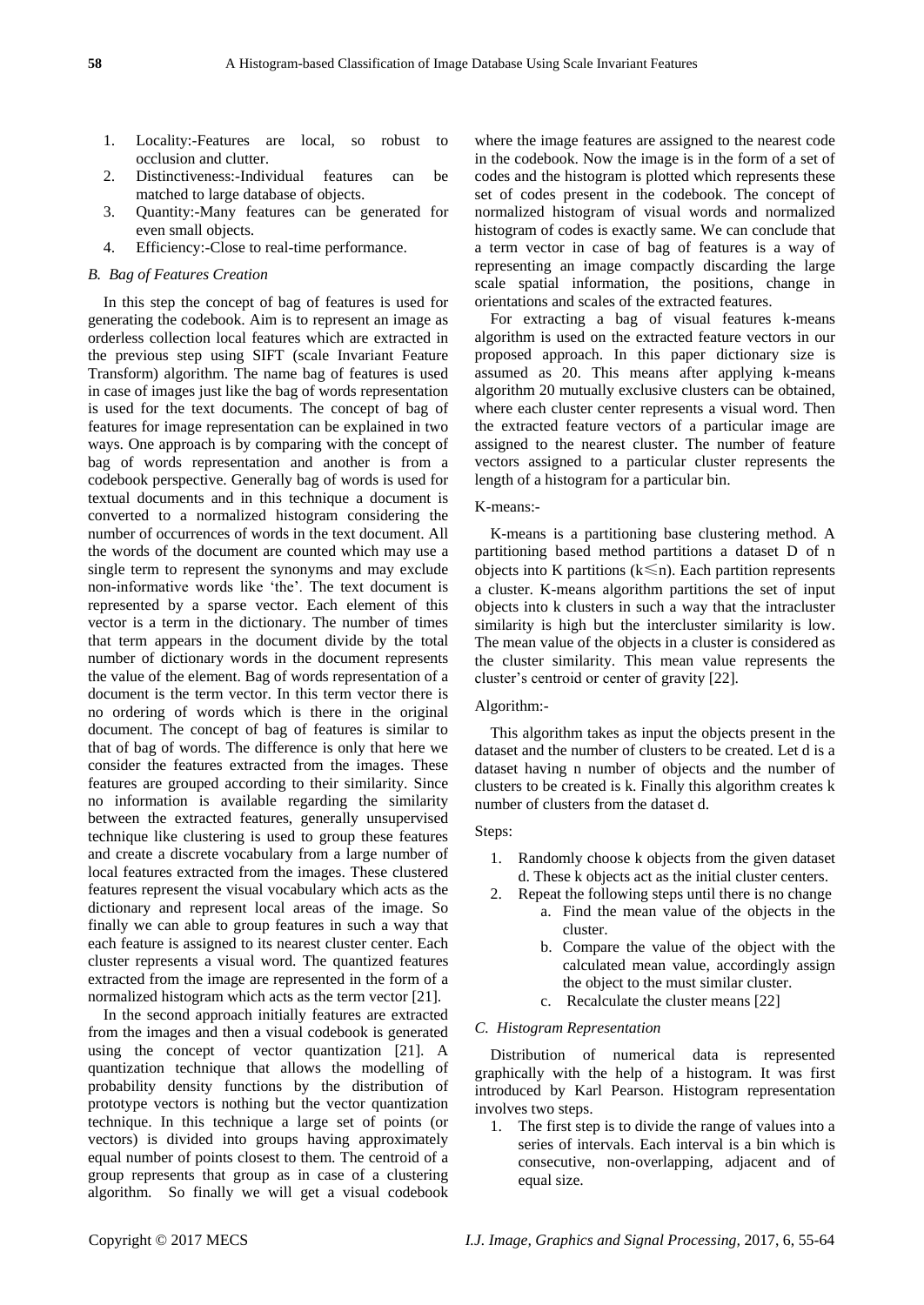2. In the second step frequency of each interval is calculated which is nothing but the number of values in each interval.

We have created 20 clusters so our histogram plot shows 20 bins. This process is repeated for each image in the database.

## *D. Decision Tree*

After finding the histogram for each image decision tree algorithm is applied to classify the images present in the database into different categories. For finding the best splitting criterion information gain is considered as the attribute selection measure.

The algorithm used to generate a decision tree from the given class-labeled training datasets is known as the decision tree induction. A decision tree is nothing but a tree like structure where the topmost node is the root node, each internal node denotes a test on an attribute, each branch of the tree represents the result of the test and each leaf node contains the class label. From these decision trees, classification rules can be easily generated. This classifier is very popular because it can handle high dimensional data, easy to understand, no domain knowledge is required, simple, fast and accuracy is also good.

A researcher in machine learning J. Ross Quinlan, expanded the work on concept learning systems described by E. B. Hunt, J. Marin and P.T. Stone and developed a decision tree algorithm known as ID3(Iterative Dichotomiser) during the late 1970s and early 1980s. Later Quinlan developed a successor of ID3 called C4.5 [22].

The decision tree algorithm uses an attribute selection measure for finding the splitting criterion that best separates a given data set into individual classes. Since these measures determine the way the tuples at a given node are to be split, so these are also known as splitting rules. Information gain as the attribute selection measure is used in the ID3 algorithm.

Change in the information entropy H from a prior state to a state that takes some information is nothing but the expected information gain [22]. Considering  $H(X)$  as the entropy and  $H(X | a)$  as the conditional entropy, information gain can be represented mathematically as in (7).

$$
IG(X, a) = H(X) - H(X | a)
$$
 (7)

Entropy:-

Assume *X* is a discrete random variable having values {x1, x2,…….., xn}. Suppose the probability mass

function is  $P(X)$ ,  $E$  is the expected value operator and *I* is the information content of *X* .Then entropy can be defined as in (8).

$$
H(X) = E[I(X)] = E[-\ln(P(X))]
$$
 (8)

Equation (8) can be rewritten as in (9).

ation (8) can be rewritten as in (9).  
\n
$$
H(X) = \sum_{i=1}^{n} P(x_i)I(x_i) = -\sum_{i=1}^{n} P(x_i) \log_b P(x_i)
$$
 (9)

Where, b is the base of the logarithm used.

## Conditional Entropy:-

Let *X* and *Y* are two events taking values  $x_i$  and  $y_j$ respectively. Then conditional entropy of these two events is computed using (10).

$$
H(X | Y) = \sum_{i,j} P(x_i, y_j) \log \frac{P(y_i)}{P(x_i, y_j)}
$$
(10)

Where,  $P(x_i, y_j)$  is the probability that  $X = x_i$  and  $Y = y_j$ 

Decision Tree Algorithm:-

This algorithm creates a decision tree from a given dataset D. Input to this algorithm are the dataset D, list\_of\_attributes, select\_attribute method(finds the splitting criteria which partition the dataset in best way) and partitioning\_attribute.

Steps:

- 1. Create the root node R
- 2. Check the class of the tuples in D. If all are of same class then make R as leaf node, label R with class label information and return R.
- 3. If list\_of\_attributes is empty then make R as a leaf node, label R with the majority class information and return R.
- 4. Use select\_attribute(D, list\_of\_attributes) to find the best partitioning\_criteria.
- 5. Label R with the partitioning\_criteria
- 6. If partitioning\_attribute has discrete values and multiway splits are allowed then
- 7. List\_of\_attributes = list\_of\_attributes partitioning\_attribute
- 8. Repeat the following steps for each output o of the partitioning\_criteria
	- a. let Do be the set of data tuples in D satisfying the outcome o
	- b. if Do is empty then attach a leaf labeled with the majority class in D to node R
	- c. else attach the node returned by the decision tree algorithm to node R
- 9. return node R [22].

## III. EXPERIMENTAL SETUP

For the implementation of the proposed approach, Matlab 2013a, which runs on a computer having 64 bit windows 7 operating system, core i5 processor with 2.30 GHZ speed, 4 GB RAM is used. Four different categories (five from each category) of images such as human face,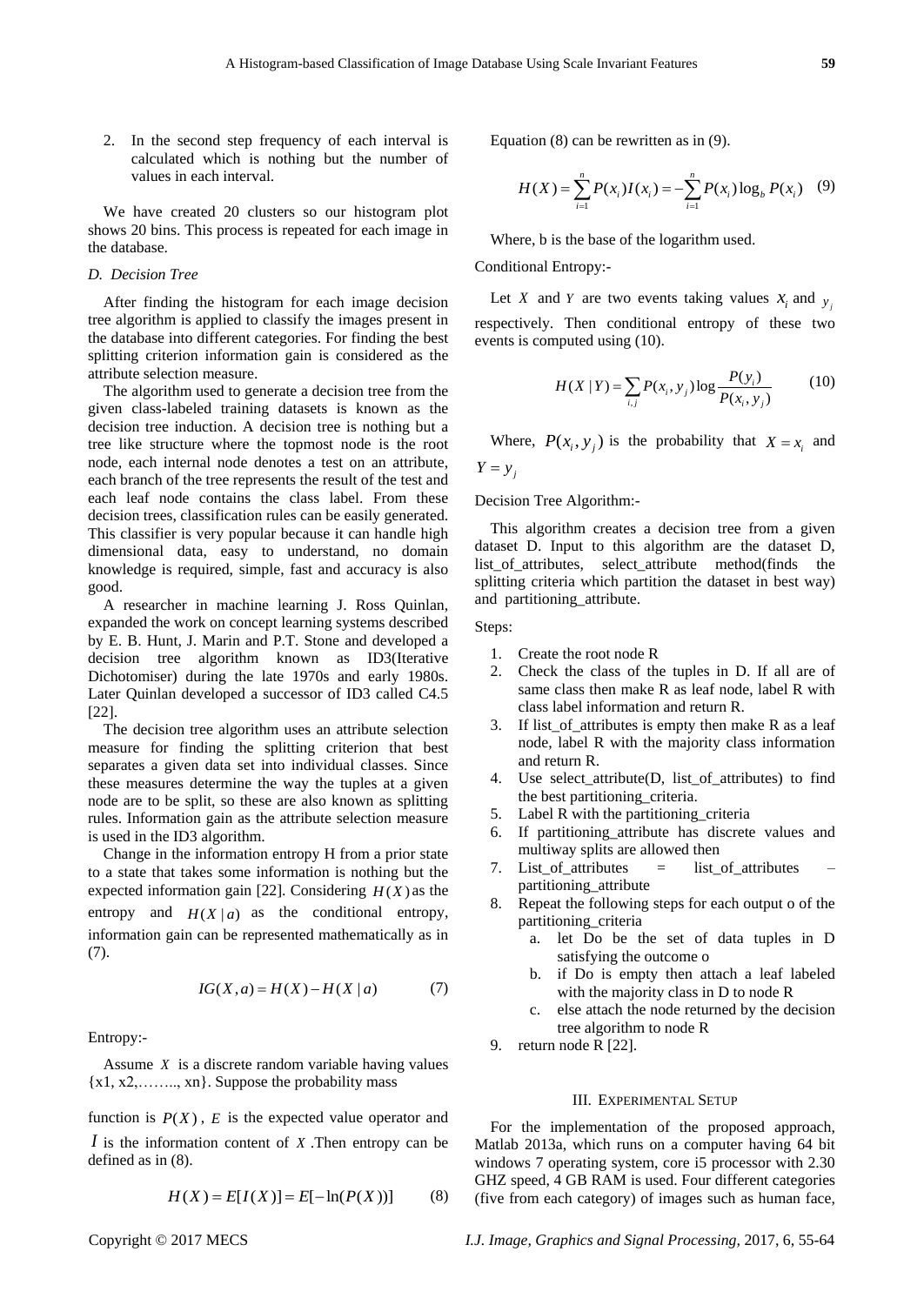airplane, cup and butterfly are considered to create an image database of size 20. Human face is assumed as class 1, airplane as class 2, cup as class 3 and butterfly as class4. The aim is to classify these different categories of objects using the proposed methodology. As explained earlier initially key points or feature points are extracted using SIFT algorithm on a gray scale image. In case of color image, the image is first converted to gray scale image before applying SIFT algorithm. This process is repeated for all the images in the image database and the feature points are extracted from each image separately. In the next step separate groups of features are created using bag of features concept and then the histograms are plotted. One histogram represents the distribution of data points for a particular image. In the final step, decision tree algorithm gives the final classified result using the table created from the histogram plots.

## IV. EXPERIMENTAL OBSERVATIONS AND DISCUSSIONS

The experimental results obtained using the proposed methodology are discussed in this section. Fig. 2 shows five different human faces, its gray scale conversions, features extracted from each image and the histogram plots for it. The number features extracted is different for different images. Features extracted from first image is 1740 (shown in  $1(c)$ ), second image is 1411 (shown in  $2(c)$ ), third image is 1663 (shown in  $3(c)$ ), fourth image is 1673 (shown in 4(c)), fifth image is 1523 (shown in 5(c)).



Fig.2. Original human face image[1(a), 2(a), 3(a), 4(a), 5(a)], Conversion to gray scale[1(b), 2(b), 3(b), 4(b), 5(b)], Extracted feature points[1(c), 2(c), 3(c), 4(c), 5(c)], Histogram plot[1(d), 2(d), 3(d), 4(d),  $5(d)]$ ).

Extracted features points from five different airplane images are shown in Fig. 3. For the first image number is 1033 (shown in 1(c)), for the second image it is  $1346$ (shown in  $2(c)$ ). Similarly for third, fourth and fifth images number of features extracted are 1054 (shown in 3(c)), 710 (shown in 4(c)) and 1358 (shown in 5(c)) respectively.



Fig.3. Original airplane image[1(a), 2(a), 3(a), 4(a), 5(a)], Conversion to gray scale[1(b), 2(b), 3(b), 4(b), 5(b)], Extracted feature points[1(c), 2(c), 3(c), 4(c), 5(c)], Histogram plot[1(d), 2(d), 3(d), 4(d), 5(d)] ).

Features extracted from first, second, third, fourth and fifth cup images of Fig. 4 are 960 (shown in  $1(c)$ ), 1381 (shown in  $2(c)$ ), 726 (shown in  $3(c)$ ), 1453 (shown in  $4(c)$ ), 1234 (shown in  $5(c)$ ) respectively.



Fig.4. Original cup image[1(a), 2(a), 3(a), 4(a), 5(a)], Conversion to gray scale[1(b), 2(b), 3(b), 4(b), 5(b)], Extracted feature points[1(c), 2(c), 3(c), 4(c), 5(c)], Histogram plot[1(d), 2(d), 3(d), 4(d), 5(d)] ).

Like other three categories in the butterfly category also features are extracted from the five different images. Number of features extracted are 2018, 1571,2052,1027,1114 for first, second, third, fourth and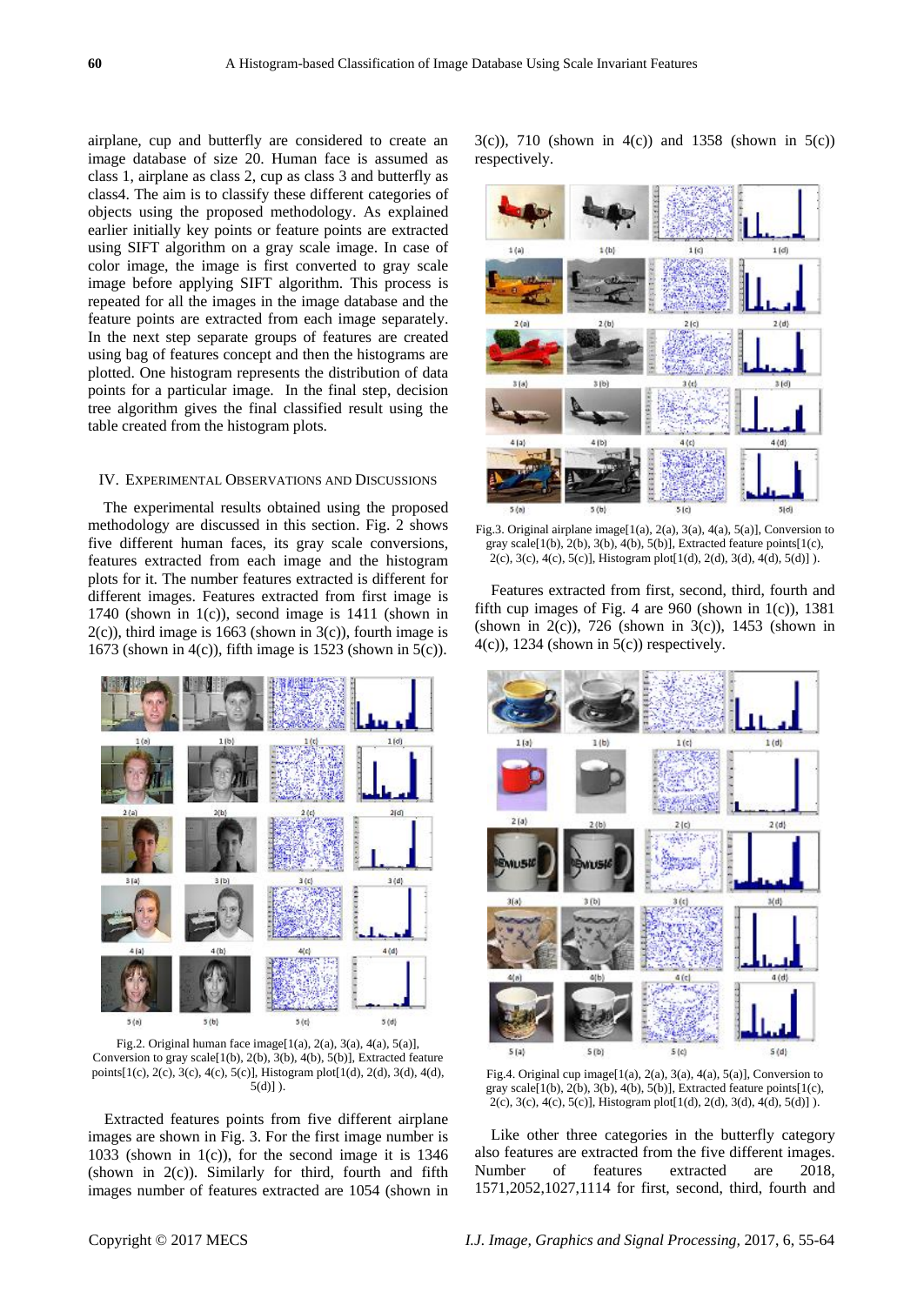fifth image of butterfly category respectively. The results obtained from butterfly images are shown in Fig. 5.



Fig.5. Original butterfly image[1(a), 2(a), 3(a), 4(a), 5(a)], Conversion to gray scale[1(b), 2(b), 3(b), 4(b), 5(b)], Extracted feature points[1(c), 2(c), 3(c), 4(c), 5(c)], Histogram plot[1(d), 2(d), 3(d), 4(d), 5(d)] ).

In Fig. 2, Fig. 3, Fig. 4 and Fig. 5 the x-axis of the histogram plot of an image represents number of bins. Yaxis represents number of data items in each bin. By observing the histogram plots of different categories of images it can be concluded that it is very difficult to classify images from their histogram plots. Therefore a classification algorithm is needed. As class label information is available a supervised classification algorithm can be applied. In this paper, the decision tree classification algorithm is applied on the data set (shown in table 1) generated from these histogram plots.

Applying decision tree algorithm on the database table created from histogram plots a decision tree as in Fig. 6 can be obtained.

In Fig. 6 class 1 represents human face, class 2 represents airplane, class 3 represents cup and class 4 represents butterfly images. 4, 20, 15 etc. indicate the bin numbers.

So  $4 < 53.50$  means values in bin 4 is less than 53.50.

Thus from Fig. 6 it can be concluded that,

if bin4  $>$  = 53.50 and bin1 < 82.50 then class=4

Class 4 means this is the image of a butterfly. Similarly rules for class 1, class 2 and class 3 category of images can also be generated.



Fig.6. Decision tree representation of the database table.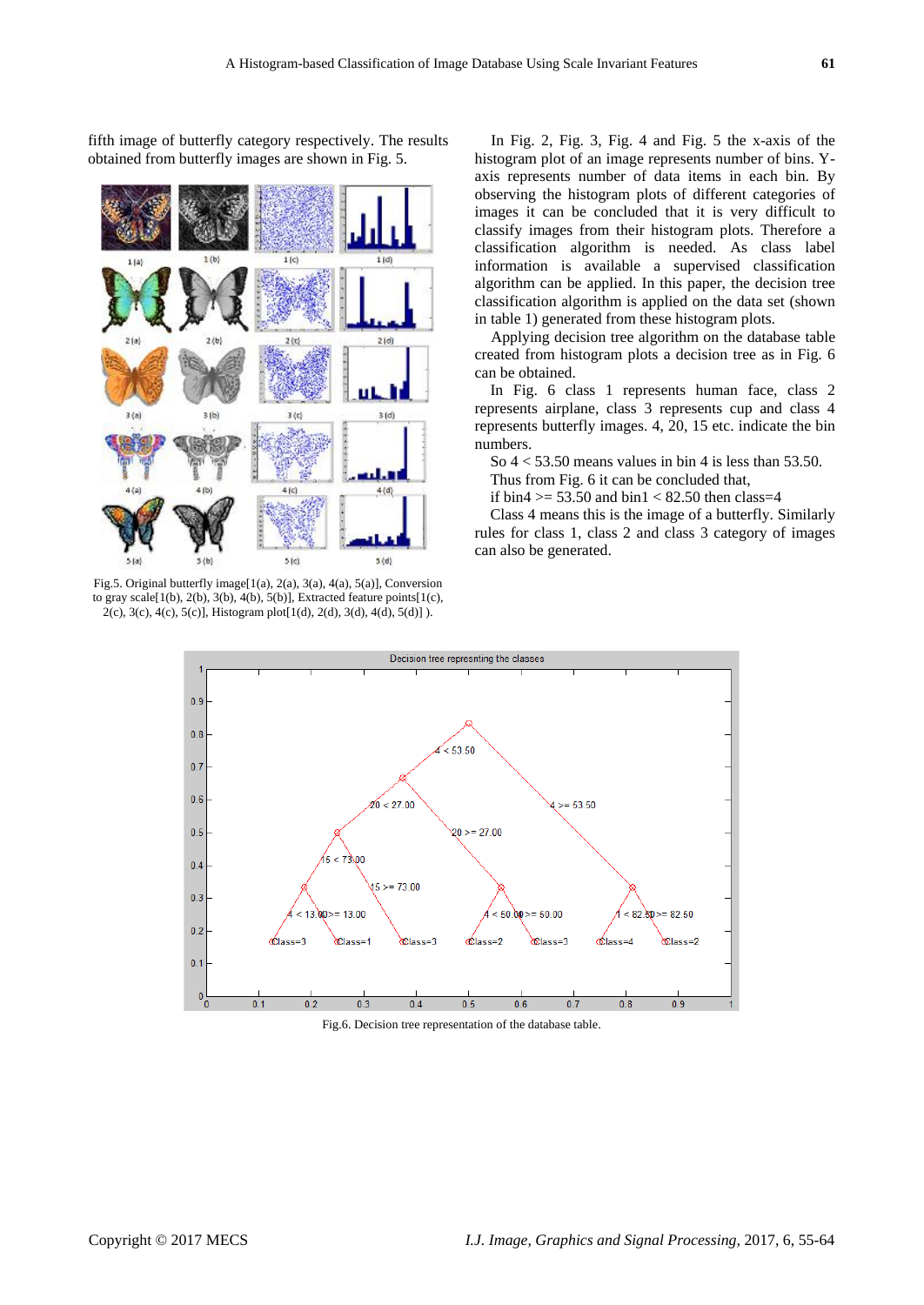| Class Labels            | <b>Bin1</b> | Bin2 | Bin3           | Bin4 | Bin5 | Bin6 | Bin7           | Bin <sub>8</sub> | Bin9 | Bin10 | Bin11 | Bin12          | Bin13    | Bin14 | Bin15 | Bin16          | Bin17 | Bin18 | Bin19 | Bin20        |
|-------------------------|-------------|------|----------------|------|------|------|----------------|------------------|------|-------|-------|----------------|----------|-------|-------|----------------|-------|-------|-------|--------------|
|                         | 268         | 30   | 9              | 51   | 147  | 84   | 23             | 84               | 41   | 73    | 6     | 10             | 4        | 72    | 52    | $\theta$       | 89    | 157   | 492   | 19           |
| $\overline{c}$          | 269         | 19   | 13             | 25   | 341  | 51   | 18             | 56               | 21   | 29    | 8     | 16             | 8        | 24    | 26    | 6              | 54    | 50    | 643   | 34           |
| $\overline{\mathbf{c}}$ | 330         | 18   | 17             | 42   | 296  | 39   | 9              | 93               | 19   | 29    | 24    | 12             | 9        | 37    | 73    | 3              | 44    | 180   | 404   | 33           |
| 3                       | 334         | 23   | 5              | 32   | 170  | 42   | $\overline{c}$ | 141              | 28   | 13    | 5     | 14             | 6        | 47    | 82    | $\overline{4}$ | 39    | 209   | 501   | 14           |
| 3                       | 228         | 17   | $\overline{c}$ | 10   | 12   | 9    | $\theta$       | 28               | 22   | 9     | 1     | 16             | $\Omega$ | 13    | 26    | $\overline{c}$ | 16    | 56    | 1244  | $\mathbf{0}$ |
| $\overline{4}$          | 37          | 106  | 52             | 80   | 228  | 28   | 34             | 131              | 33   | 333   | 32    | 27             | 20       | 145   | 61    | 19             | 34    | 391   | 148   | 36           |
| 4                       | 39          | 39   | 36             | 55   | 519  | 61   | 44             | 92               | 23   | 66    | 25    | 20             | 50       | 75    | 45    | 23             | 59    | 462   | 194   | 48           |
| 3                       | 67          | 43   | 49             | 52   | 394  | 48   | 56             | 80               | 33   | 60    | 44    | 27             | 52       | 67    | 36    | 31             | 83    | 329   | 371   | 53           |
| $\overline{c}$          | 126         | 29   | 44             | 58   | 408  | 60   | 41             | 92               | 20   | 54    | 27    | 16             | 29       | 59    | 51    | 23             | 56    | 474   | 272   | 36           |
| 2                       | 65          | 28   | 56             | 48   | 508  | 39   | 39             | 77               | 14   | 62    | 26    | 17             | 31       | 69    | 81    | 27             | 38    | 320   | 380   | 50           |
| 1                       | 59          | 38   | 48             | 41   | 364  | 49   | 20             | 134              | 50   | 68    | 10    | 20             | 21       | 49    | 59    | 18             | 63    | 454   | 390   | 20           |
| $\overline{c}$          | 80          | 60   | 40             | 29   | 458  | 39   | 56             | 118              | 34   | 82    | 28    | 34             | 37       | 38    | 36    | 17             | 56    | 380   | 290   | 63           |
| 3                       | 18          | 46   | 24             | 30   | 543  | 72   | 11             | 126              | 17   | 42    | 10    | 33             | 19       | 31    | 104   | 13             | 69    | 513   | 233   | 21           |
| 3                       | 54          | 59   | 62             | 45   | 284  | 52   | 14             | 164              | 33   | 59    | 15    | 45             | 22       | 75    | 120   | 31             | 53    | 366   | 402   | 20           |
|                         | $\tau$      | 17   | 8              | 16   | 357  | 23   | 7              | 65               | 11   | 16    | 7     | 12             | 1        | 20    | 9     | 3              | 62    | 388   | 938   | $\,$ 8 $\,$  |
| 4                       | $\theta$    | 1    | $\Omega$       | 140  | 38   | 133  | 3              | 165              | 58   | 42    | 17    | $\overline{7}$ |          | 201   | 162   | $\Omega$       | 132   | 247   | 693   | $\mathbf{1}$ |
| 1                       | 66          | 44   | 6              | 45   | 214  | 39   | 16             | 74               | 59   | 36    | 15    | 29             | 10       | 93    | 64    | 13             | 76    | 162   | 977   | $\sqrt{3}$   |
|                         | 6           | 2    | $\Omega$       | 42   | 83   | 47   | 6              | 42               | 12   | 16    | 5     | 16             | 5        | 86    | 44    | $\Omega$       | 84    | 260   | 1280  | 5            |
| 4                       | 9           | 41   | $\overline{0}$ | 77   | 81   | 104  | 19             | 94               | 28   | 173   | 6     | 43             | 4        | 130   | 117   | $\overline{0}$ | 126   | 163   | 825   | $\mathbf{1}$ |
| $\overline{4}$          | 21          | 53   | 71             | 90   | 86   | 89   | 63             | 111              | 29   | 140   | 48    | 27             | 48       | 112   | 70    | 20             | 121   | 153   | 594   | 95           |

Table 1. Database table created from histogram plots

Table 2. Confusion matrix

| Total Number of    | of<br>Types   | Predicted: NO |          |          |           | Predicted: YES |          |          |                  |  |
|--------------------|---------------|---------------|----------|----------|-----------|----------------|----------|----------|------------------|--|
| $Instantes = 20$   | Image Objects |               |          |          |           |                |          |          |                  |  |
|                    |               | Human         | Airplane | Cup      | Butterfly | Human          | Airplane | Cup      | <b>Butterfly</b> |  |
|                    |               | Face          |          |          |           | Face           |          |          |                  |  |
|                    |               |               |          |          |           |                |          |          |                  |  |
| Actual: NO         | Human Face    | $\Omega$      |          |          |           | $\Omega$       |          |          |                  |  |
|                    | Airplane      |               | $\Omega$ |          |           |                | $\Omega$ |          |                  |  |
|                    | Cup           |               |          | $\Omega$ |           |                |          | $\Omega$ |                  |  |
|                    | Butterfly     |               |          |          | $\Omega$  |                |          |          | $\theta$         |  |
| <b>Actual: YES</b> | Human Face    | $\theta$      |          |          |           | 5              |          |          |                  |  |
|                    | Airplane      |               | $\Omega$ |          |           |                | 5        |          |                  |  |
|                    | Cup           |               |          | $\Omega$ |           |                |          | 5        |                  |  |
|                    | Butterfly     |               |          |          | $\Omega$  |                |          |          | 5                |  |

## Confusion matrix:-

Confusion matrix is typically used in supervised learning and is also known as error matrix. In unsupervised learning it is called as matching matrix. The main purpose of using this matrix is to find out the performance of a classifier. According to the definition of confusion matrix it is a tabular representation used to describe the performance of a classifier or classification model on a set of test data for which the true values are known. Table 2 shows the confusion matrix representation of the results obtained by our proposed method. From these values accuracy can also be calculated using (11).

sing (11).  
\n
$$
Accuracy(ACC) = \frac{\sum TP + \sum TN}{\sum TotalPopulation}
$$
\n(11)

# Where,

TP= True Positive TN= True Negative So, accuracy =  $(20+0)/20=1$ 

Therefore the accuracy is 100%. Hence it can be concluded that our approach works well for classifying the image databases.

## Computational Cost:-

Time taken for getting the final classified result in Matlab 2013a for classifying twenty (20) images of four (4) categories is 14.365 seconds. This time will increase with increase in the number of images and types or classes of images in the image database.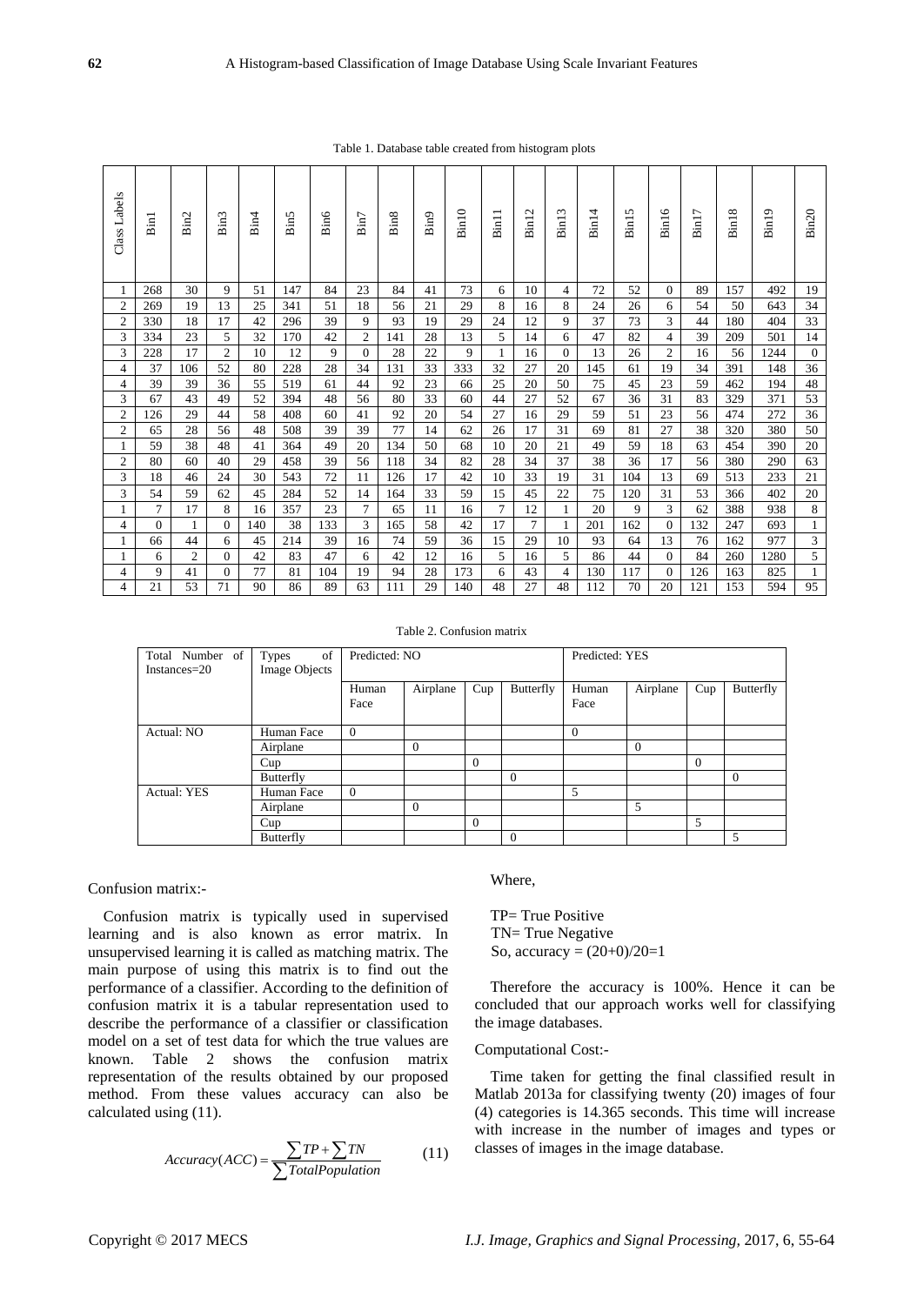#### V. CONCLUSION AND FUTURE WORK

Our proposed approach classify the image database considering the features extracted from the images. Due to the characteristics of SIFT (Scale Invariant Feature Transform) algorithm, the features extracted remain invariant to scale change, rotation, illumination etc. After constructing the histogram plots from the bag of features the decision tree algorithm is applied. The flexibility and robustness of this classification algorithm can be observed from the experimental results. The performance evaluation proves that this method gives better accuracy than other methods of image database classification. Our future work is to reduce the time taken for classifying the images in the database and develop a classification method to classify the image dataset containing a large number of images. Future research scope includes development of a technique which can extract a specific category of object according to the user requirement from an image containing different categories of objects.

#### **REFERENCES**

- [1] Z. Aghbari and A. Makinouchi," Semantic approach to image database classification and retrieval," NII Journal, No. 7, pp. 1-8,2003.
- [2] A. Hazra, K. Bhattacharjee, A. Ghosh and T. Biswas, "Image mining techniques for efficient searching of images from internet," International Journal of Enhanced Research in Science, Technology and Engineering, Vol. 5, No. 4, pp. 83-87, 2016.
- [3] A. Kannan, V. Mohan and N. Anbazhagan, "Image clustering and retrieval using image mining techniques,' IEEE International Conference on Computational Intelligence and Computing Research, pp. 1-5, 2010.
- [4] R. Sudhir, "A survey on image mining techniques: theory and applications," Computer Engineering and Intelligent Systems, Vol. 2, No. 6, pp. 44-53, 2011.
- [5] P. S. Sarvani and Y. M. Latha, "Image mining," International Journal of Science and Research, Vol.-2, No.-4, pp. 401-403, 2013.
- [6] A. A. Chaugule, S. N. Mali, "Evaluation of shape and color features for classification of four paddy varieties," International Journal of Image, Graphics and Signal Processing, Vol.-6, No.-12, pp. 32:38, 2014.
- [7] K. Arai, I. N. Abdullah, H. Okumura, "Image retrieval based on color, shape and texture for ornamental leaf with medicinal functionality images," International Journal of Image, Graphics and Signal Processing, Vol. 6, No. 7, pp.10:18, 2014.
- [8] D. Lu and Q. Weng, "A survey of image classification methods and techniques for improving classification performance," International Journal of Remote Sensing, Vol. 28, No. 5, pp. 823-870,2007.
- [9] A. Aichert, "Feature extraction techniques," CAMP Medical Seminar WS0708, pp. 1-8, 2008.
- [10] K. Lu and D. Yang, "Image processing and image mining using decision trees," Journal of Information Science and Engineering, pp. 989-1003, 2009.
- [11] R. Azhar, D. Tuwohingide, D. Kamudi, Sarimuddin and N. Suciati, "Batik image classification using SIFT feature extraction, bag of features and support vector machine," Elsevier, pp. 24-30, 2015.
- [12] L. Hussain, W. Aziz, Z. H. Kazmi and I. A. Awan, "Classification of human faces and non faces using machine learning techniques," International Journal of Electronics and Electrical Engineering, Vol. 2, No. 2, pp. 116-123, 2014.
- [13] X. Bai and V. Cherkassky, "Gender classification of human faces using inference through contradictions," International Joint Conference on Neural Networks, IEEE, pp. 746-750, 2008.
- [14] R. Zhang and Z. Zhang, "Image database classification based on concept vector model," International Conference on Multimedia and Expo, IEEE, pp. 93-96, 2005.
- [15] L. Jiang, W. Wang, X. Yang, N. Xie and Y. Cheng, "Classification methods of remote sensing image based on decision tree technologies," Computer and computing technologies in agriculture IV, Vol. 344, pp. 353-358, 2011.
- [16] A. P. Pooja, J. Jayanth and S. Koliwad, "Classification of RS data using decision tree approach," International Journal of Computer Applications, Vol.-23, No.-3, pp. 7- 11, 2011.
- [17] D. Wilking and T. Röfer, "Realtime object recognition using decision tree learning," Lecture notes in Artificial Intelligence, Springer, pp. 556-563, 2005.
- [18] K. Stapor, L. Pawlaczyk, R. Chrástek, H. Niemann and G. Michelson, "Automatic segmentation and classification of fundus eye images for glaucoma diagnosis," Springer, pp.65-69, 2004.
- [19] M. P. Patil and S. R. Kolhe, "Automatic image annotation using decision trees and rough sets," International Journal of Computer Science and Applications, Vol.11, No. 2, pp. 38-49, 2014.
- [20] D. G. Lowe, "Distinctive image features from scaleinvariant key points," International Journal of Computer Vision, PP. 91-110, 2004.
- [21] S. O'hara and B. A. Draper, "Introduction to the bag of features paradigm for image classification and retrieval," Arxiv preprint arxiv:1101.3354, pp. 1-25, 2011.
- [22] J. Han and M. Kambar, "Data mining concepts and techniques," Elsevier, 2006.

#### **Authors' Profiles**



**Shashwati Mishra** has completed her M.C.A from Ravenshaw University in 2009 and M. Tech from KIIT University in 2011. She has received Gold medal from Ravenshaw University and Vice Chancellor's Silver Medal from KIIT University for securing highest marks in

M.C.A. and M. Tech respectively. She is presently pursuing Ph. D. in Utkal University and working as a lecture in Ravenshaw University. Her areas of interest include Data mining, Image mining, Artificial intelligence, Pattern recognition etc. She has more than 5 years of teaching experience.



**Mrutyunjaya Panda** working as Reader in the Computer Science and Applications department of Utkal University. He has 18 years of teaching and research experience. His teaching and research domains include Data mining, Soft computing, Digital signal processing, Mobile communication, Social networking, Image processing, Wireless sensor network, Text

Copyright © 2017 MECS *I.J. Image, Graphics and Signal Processing,* 2017, 6, 55-64